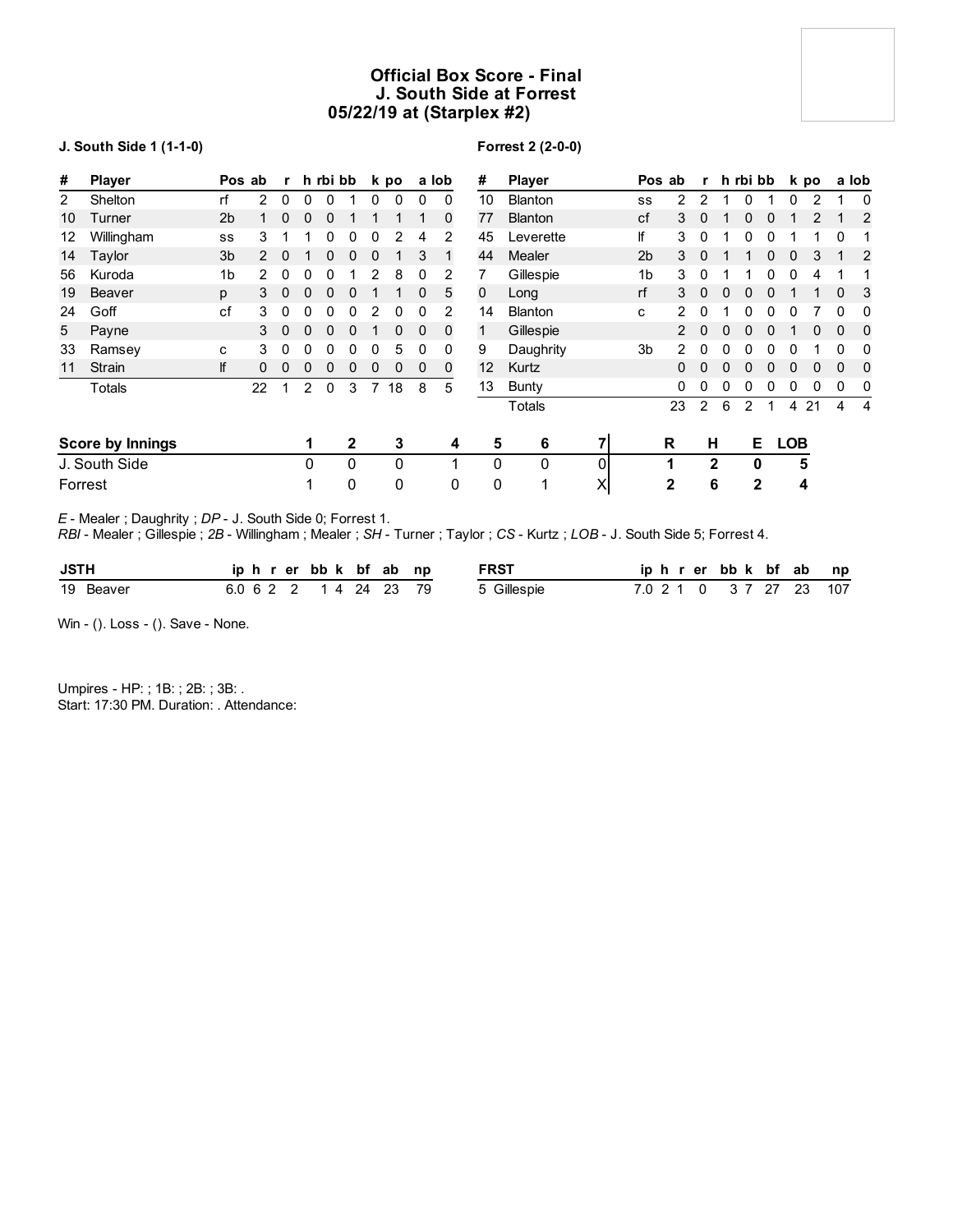# **Scoring Innings - Final J. South Side at Forrest 05/22/19 at (Starplex #2)**

| <b>Score by Innings</b> |  | - 3 | $\mathbf{A}$ | -5 |  | R. | H | E. | <b>LOB</b>              |
|-------------------------|--|-----|--------------|----|--|----|---|----|-------------------------|
| J. South Side           |  |     |              |    |  |    |   |    | 5                       |
| Forrest                 |  |     |              |    |  |    |   |    | $\overline{\mathbf{4}}$ |

### **J. South Side starters:**

2/RF/Mackinley Shelton; 10/2B/Kelsey Turner; 12/SS/Josie Willingham; 14/3B/Anna Beth Taylor; 56/1B/Kalani Kuroda; 19/P/Kayla Beaver; 24/CF/Alexa Goff; 5//Kimberly Payne; 33/C/Bre Ramsey;

#### **Forrest starters:**

10/SS/Jenna Blanton; 77/CF/Anna Blanton; 45/LF/Katlin Leverette; 44/2B/Laura Mealer; 7/1B/Kennedy Gillespie; 0/RF/Zoe Long; 14/C/Allyson Blanton; 1//Kayla Gillespie; 9/3B/Karley Daughrity;

Bottom of 1st - FRST batting Blanton walks, Beaver pitching Blanton steals 2nd Blanton strikes out swinging, Beaver pitching Leverette grounds out, shortstop Willingham to first baseman Kuroda Mealer doubles on a line drive to left fielder Strain. Blanton scores Gillespie grounds out, shortstop Willingham to first baseman Kuroda 1 R, 1 H, 0 E, 1 LOB.

### Top of 4th - JSTH batting

Willingham doubles on a fly ball to right fielder Long Taylor sacrifices and reaches on an error by second baseman Mealer Willingham scores on steal of home Taylor steals 2nd Kuroda strikes out swinging, Gillespie pitching Beaver pops out in foul territory to first baseman Gillespie Goff strikes out swinging, Gillespie pitching 1 R, 1 H, 1 E, 1 LOB.

#### Bottom of 6th - FRST batting

Blanton singles on a ground ball to shortstop Willingham Blanton steals 2nd Blanton grounds out, shortstop Willingham to first baseman Kuroda Leverette singles on a hard ground ball to center fielder Goff Mealer pops out to second baseman Turner Bunty steals 2nd Gillespie singles on a line drive to right fielder Shelton. Blanton scores Gillespie steals 2nd Long lines out to third baseman Taylor 1 R, 3 H, 0 E, 2 LOB.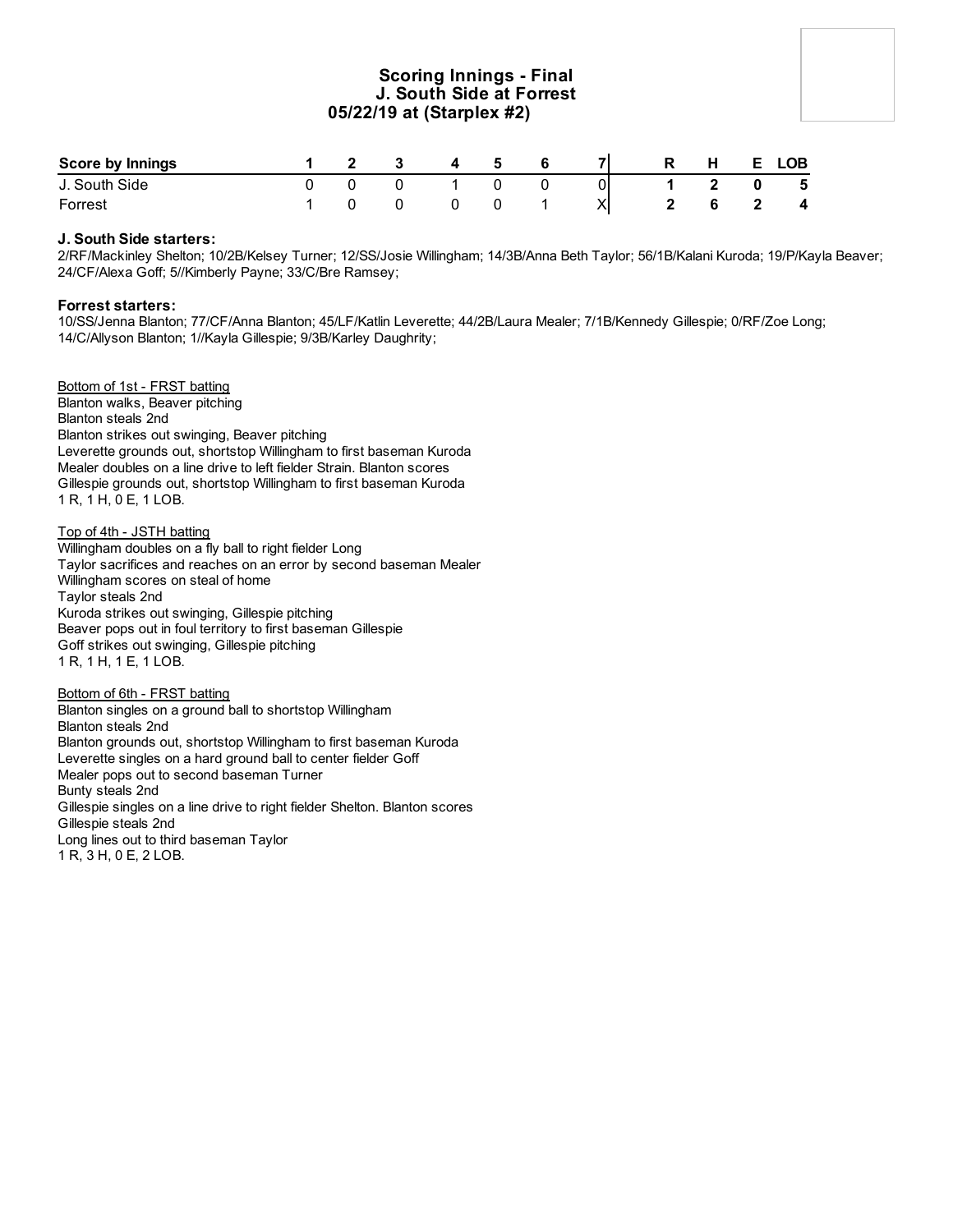# **Play By Play (Full) - FinalJ. South Side at Forrest**

# **05/22/19 at (Starplex #2)**

| <b>Score by Innings</b> |  | $\overline{\mathbf{3}}$ | $\overline{\mathbf{4}}$ | 5 | $\overline{7}$ | R | $H$ and $H$             | E. | <b>LOB</b>              |
|-------------------------|--|-------------------------|-------------------------|---|----------------|---|-------------------------|----|-------------------------|
| J. South Side           |  | - 0                     |                         |   |                |   | $\overline{\mathbf{2}}$ |    | $0\qquad 5$             |
| Forrest                 |  |                         |                         |   | XI             |   |                         |    | $\overline{\mathbf{4}}$ |

### **J. South Side starters:**

2/RF/Mackinley Shelton; 10/2B/Kelsey Turner; 12/SS/Josie Willingham; 14/3B/Anna Beth Taylor; 56/1B/Kalani Kuroda; 19/P/Kayla Beaver; 24/CF/Alexa Goff; 5//Kimberly Payne; 33/C/Bre Ramsey;

#### **Forrest starters:**

10/SS/Jenna Blanton; 77/CF/Anna Blanton; 45/LF/Katlin Leverette; 44/2B/Laura Mealer; 7/1B/Kennedy Gillespie; 0/RF/Zoe Long; 14/C/Allyson Blanton; 1//Kayla Gillespie; 9/3B/Karley Daughrity;

| 1st Inning                                                            |             |   |          |   |  |
|-----------------------------------------------------------------------|-------------|---|----------|---|--|
| Top of 1st - JSTH batting                                             | This Inning | R | -H       | Е |  |
| Shelton walks, Gillespie pitching                                     | <b>JSTH</b> | 0 | $\Omega$ |   |  |
| Turner sacrifices, first baseman Gillespie to second baseman Mealer   | <b>FRST</b> |   |          | 0 |  |
| Willingham flies out to left fielder Leverette                        |             |   |          |   |  |
| Taylor pops out to second baseman Mealer                              |             |   |          |   |  |
|                                                                       |             |   |          |   |  |
| Bottom of 1st - FRST batting                                          |             |   |          |   |  |
| Blanton walks, Beaver pitching                                        |             |   |          |   |  |
| Blanton steals 2nd                                                    |             |   |          |   |  |
| Blanton strikes out swinging, Beaver pitching                         |             |   |          |   |  |
| Leverette grounds out, shortstop Willingham to first baseman Kuroda   |             |   |          |   |  |
| Mealer doubles on a line drive to left fielder Strain. Blanton scores |             |   |          |   |  |
| Gillespie grounds out, shortstop Willingham to first baseman Kuroda   |             |   |          |   |  |

| 2nd Inning                                                          |             |   |   |    |          |
|---------------------------------------------------------------------|-------------|---|---|----|----------|
| Top of 2nd - JSTH batting                                           | This Inning | R | н | Е. | . L      |
| Kuroda strikes out swinging, Gillespie pitching                     | <b>JSTH</b> | 0 | 0 | 0  | 0        |
| Beaver strikes out swinging, Gillespie pitching                     | <b>FRST</b> | 0 | 0 | 0  | $\Omega$ |
| Goff strikes out swinging, Gillespie pitching                       |             |   |   |    |          |
| Bottom of 2nd - FRST batting                                        |             |   |   |    |          |
| Long strikes out swinging, Beaver pitching                          |             |   |   |    |          |
| Blanton grounds out, second baseman Turner to first baseman Kuroda  |             |   |   |    |          |
| Gillespie grounds out, third baseman Taylor to first baseman Kuroda |             |   |   |    |          |
|                                                                     |             |   |   |    |          |
| 3rd Inning                                                          |             |   |   |    |          |
| Top of 3rd - JSTH batting                                           | This Inning | R | н | Е  |          |
| Payne strikes out swinging, Gillespie pitching                      | JSTH        | 0 |   |    |          |
| Ramsey flies out to third baseman Daughrity                         | FRST        | 0 |   | 0  |          |

### Bottom of 3rd - FRST batting

Turner strikes out swinging, Gillespie pitching

Shelton steals 2nd

Daughrity grounds out, shortstop Willingham to first baseman Kuroda Blanton grounds out, third baseman Taylor to first baseman Kuroda Blanton singles on a ground ball to left fielder Strain Leverette strikes out swinging, Beaver pitching

Shelton hits a ground ball and reaches on an error by third baseman Daughrity